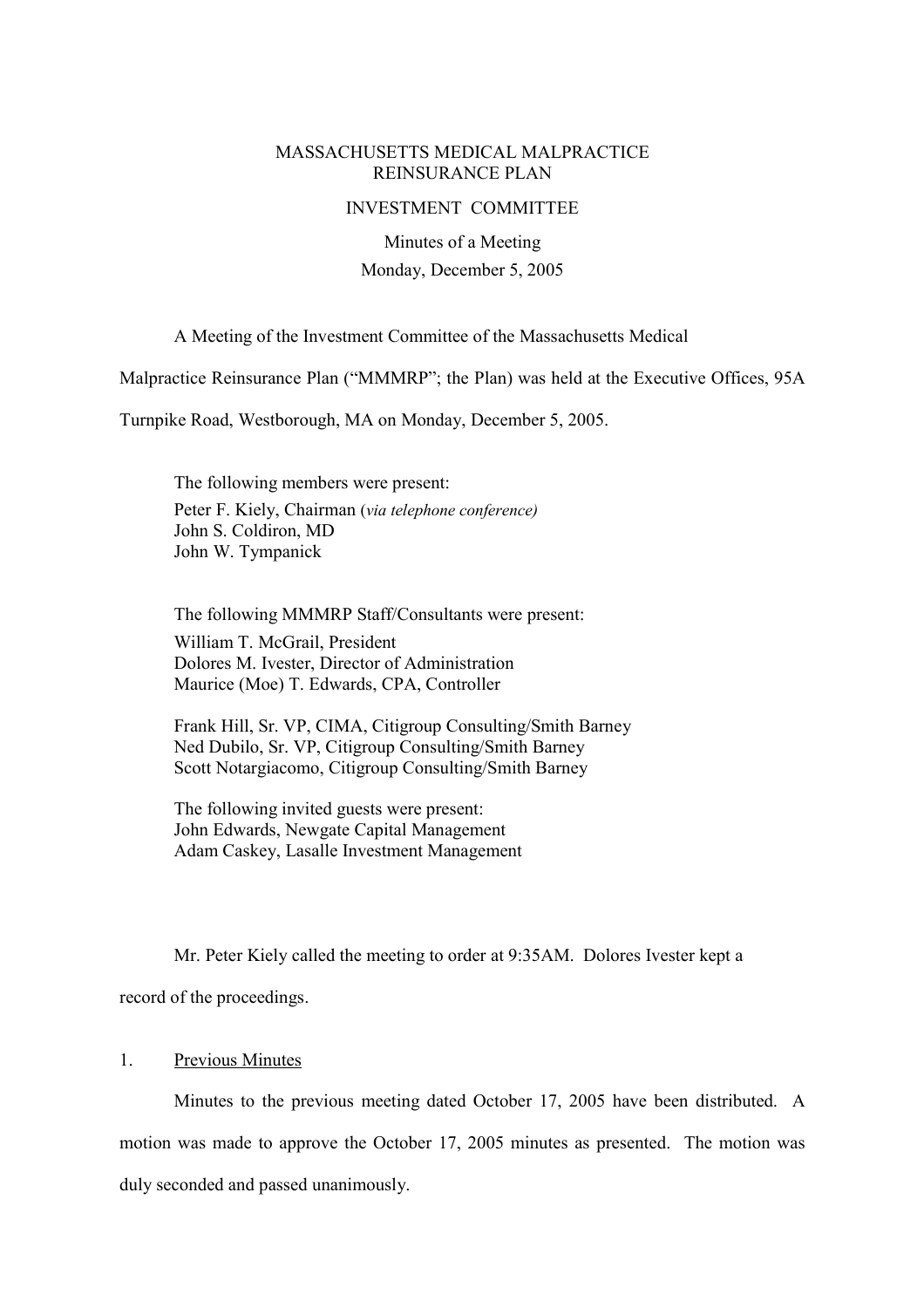#### 2. Investment Presentations arranged by Citigroup/Smith Barney

Mr. Frank Hill briefly introduced Mr. John Edwards and Mr. Adam Caskey representatives of two potential asset management companies. Mr. Edwards of Newgate Capital Management handed out bound copies of his presentation to all in attendance and a copy is included with the minutes. Mr. Edwards discussed the history of the company which was established in 1982 beginning as a research organization eventually converting to investment management. The company has 23 employees, currently manages \$2B in assets and is based in Greenwich, CT. The Newgate Global Resources Portfolio invests in issuers who extract, process, transport and distribute natural resources around the world. Its benchmark is the Dow Jones-AIG Commodity Index. The presentation continued with reasons to invest in Global Resources including hedge against inflation, diversification, and historical enhanced returns. A global chart comparing traditional futures versus Global Resource stocks was included. Mr. Edwards discussed the company's investment process which utilizes a top down asset allocation and a bottom up security selection. Also presented were the Global Resources Portfolio characteristics as of 9/30/05 including Top Ten Holdings, Sector Allocation with comparison to indexes and Country Weightings including developed and emerging markets. Mr. Edwards answered questions throughout his presentation and included a biographical list of the Portfolio team.

3. Recess

A five minute recess was held  $10:20 - 10:25$ .

4. Investment Presentations arranged by Citigroup/Smith Barney (cont'd)

Mr. Frank Hill asked Mr. Adam Caskey of LaSalle Investment Management to begin his presentation. Mr. Caskey handed out bound copies of his presentation to all in attendance and a copy is included with the minutes. Mr. Caskey discussed the history of LaSalle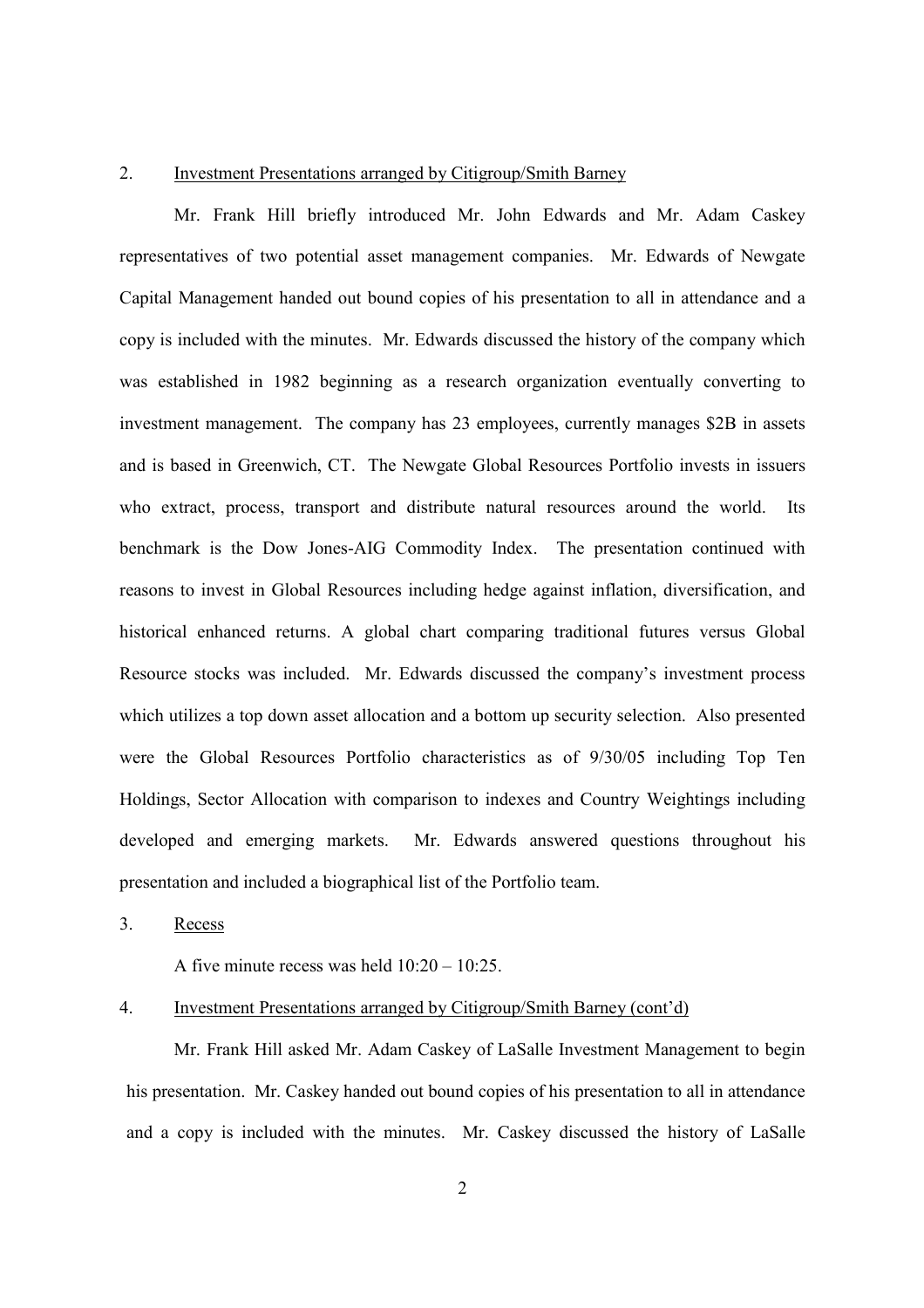Investment Management which was established in 1985 as a global real estate adviser and currently has 495 employees in 24 global offices, manages \$29B in assets and is part of Jones Lang LaSalle global network of 9600 Real Estate Professionals. The presentation included a performance chart since inception with return comparison to the NAREIT Composite. Mr. Caskey discussed the firm's organization chart and global market presence. He next discussed REIT returns versus other asset classes showing lower volatility and higher income over the last 20 years. Mr. Caskey discussed price appreciation in real estate versus NASDAQ reflecting that commercial property is not in bubble territory. The steady expansion of the US economy and strong job market boost real estate demand. The long term outlook for real estate is positive with strong yield demand from both institutions and individuals and is widely accepted in a diversified portfolio. Mr. Caskey presented the Portfolio characteristics including sector weightings and geographic distributions. In response to a question, Mr. Caskey can provide top ten holdings of portfolio.

# 5. Smith Barney/Citigroup

Mr. Scott Notargiacomo reported that Wachovia accounts have been established for Madison Scottsdale investments and are available to be viewed online. The Plan's 2004 assessments are being collected and will be distributed to Wachovia by year-end at which time assets at Wachovia will total approximately \$52M.

Referring back to previous presentations, Mr. Tympanick sees large advantage to Natural Resource asset management with good returns after fees.

### 6. Investment Policy Statement

Mr. Scott Notargiacomo handed out copies of an updated Investment Policy Statement as tabled from the last Investment Committee meeting. A copy of the updated Investment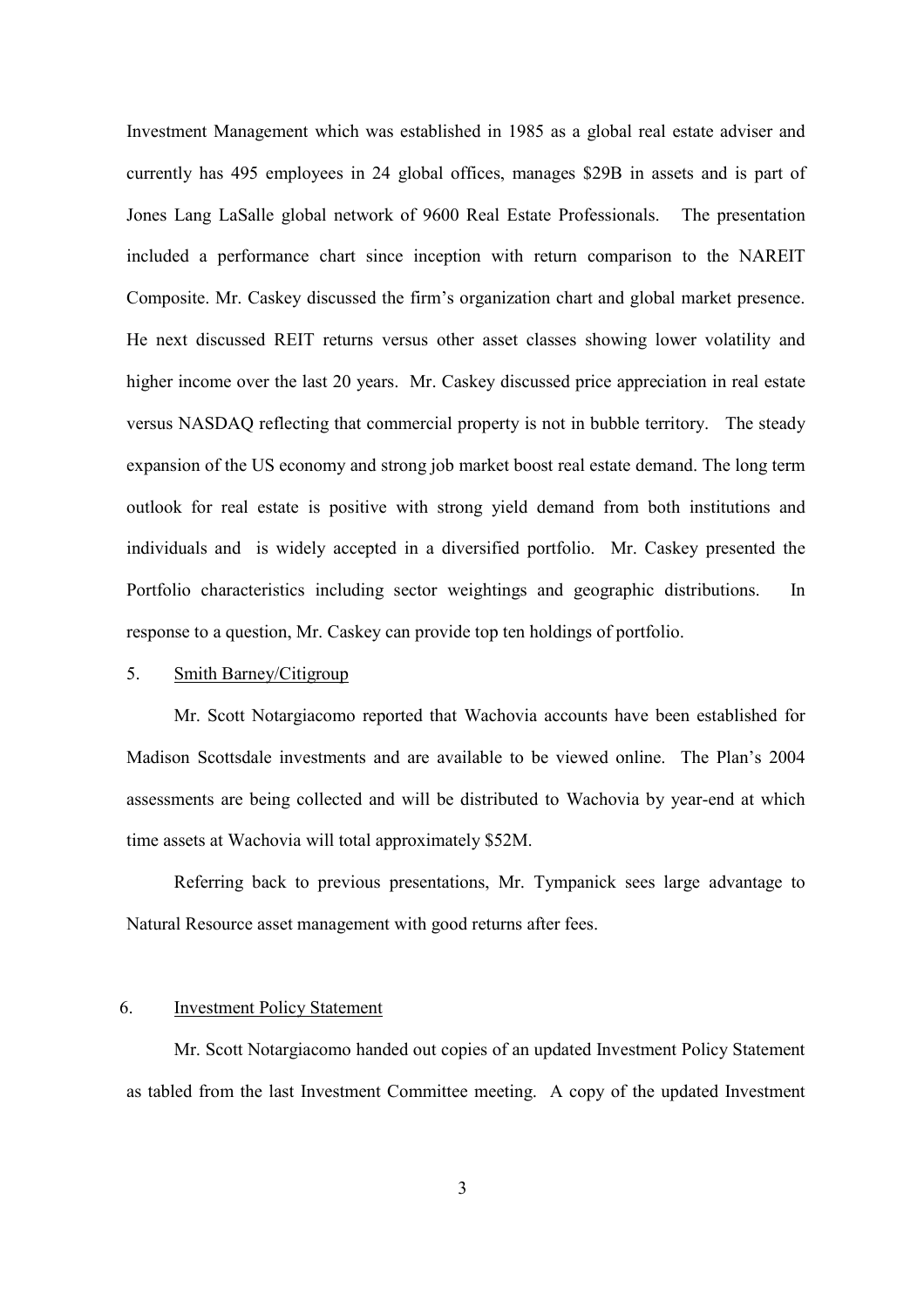Policy Statement is attached to the minutes. A motion was made and duly seconded to approved the Investment Policy Statement as presented. The motion passed unanimously.

### 7. Asset Allocation Discussion

Mr. Notargiacomo passed out Active Equity Asset Allocation and Strategic Equity Asset Allocation charts to all in attendance. A copy is included in the minutes. A motion was made to accept the Active Equity Asset Allocation of 35% Large Value, 25% Large Growth, 20% International Equity, 5% REITS, 10% Small Value and 5% Natural Resources. The motion was approved unanimously.

Mr. Notargiacomo reported that the 5% asset allocation to REITS will not be sufficient to engage LaSalle Investment Management (minimum \$1M) and Smith Barney/Citigroup is recommending investment in two equity indexed Exchange Traded Funds (ETF) specifically Cohen & Steers and Vanguard REIT. Mr. Tympanick noted that ETF's mirror the NAREIT Index closely and the selection of two allows diversity between large and small cap. A motion was made and duly seconded to evenly invest the REITS 5% asset allocation between two indexed Exchange Traded Funds as recommended by Smith Barney/Citigroup. The motion passed unanimously. Smith Barney/Citigroup will provide yield information on the recommended ETF's to the Investment Committee.

A motion was made and duly seconded to engage Newgate Capital Management as the Natural Resources asset manager. The motion was voted unanimously.

Mr. Notargiacomo provided follow-up from the previous Investment Committee meeting regarding Santa Barbara holdings. He reports that the index used to define large cap stocks is the Russell 3000 with the top 1000 reported by the Russell 1000 index. The smallest cap stock within the Russell 1000 is \$1.8B. Santa Barbara has no stocks below \$2B

4